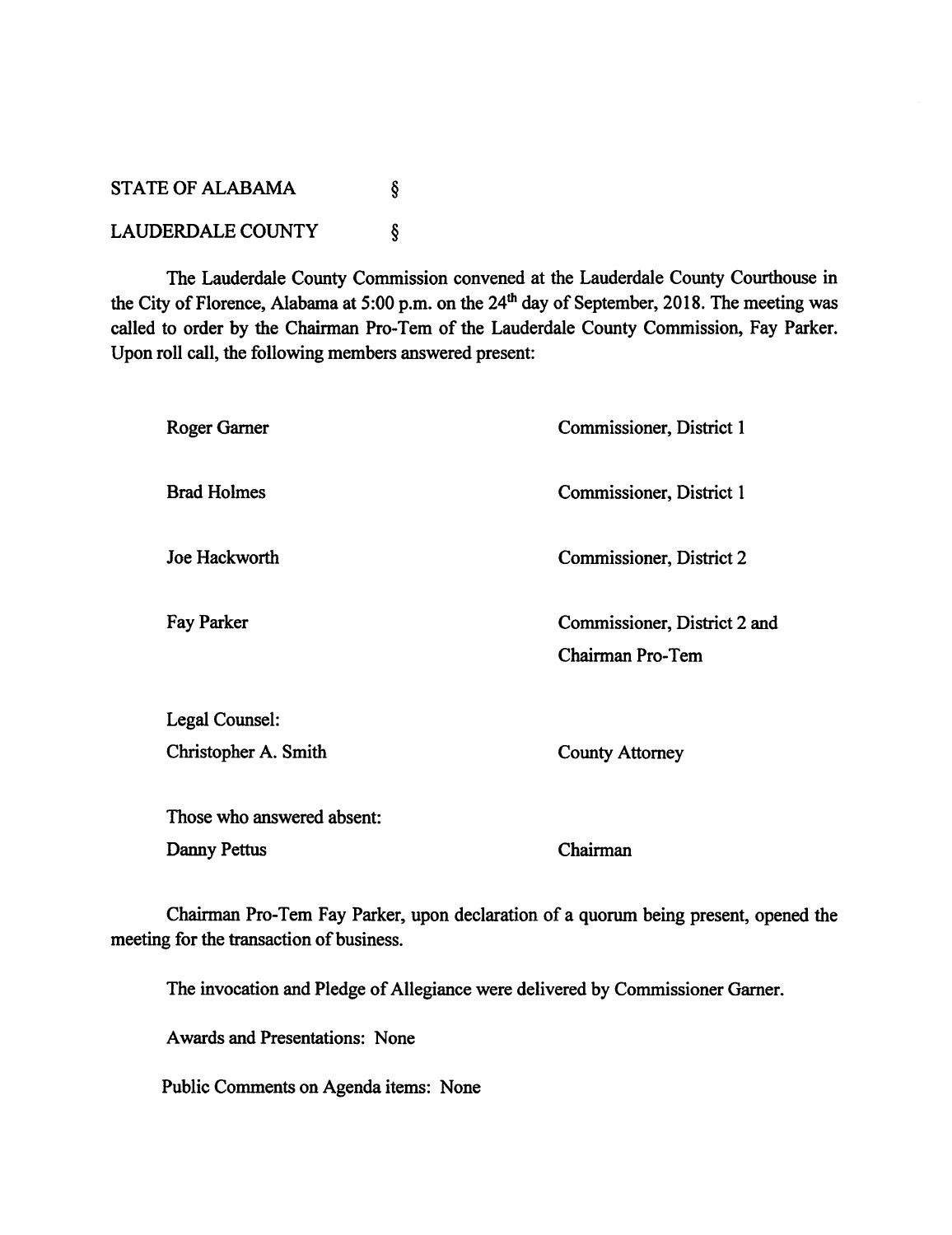*Commissioner Hackworth moved, seconded by Commissioner Garnerthat all items listed on the regular business agenda be approved for immediate consideration. There being no* discussion and upon a vote taken, motion unanimously approved. Agenda is herein recorded and *made part of these minutes.* 

*Commissioner Holmes moved, seconded by Commissioner Gamer that the minutes ofthe* last regular meeting of the Commission be approved for recording. There being no discussion and *upon vote taken, motion unanimously approved.*

*Commissioner Gamer moved, seconded by Commissioner Holmes to authorize a resolution* to change the Commission Meeting that is regularly scheduled for Monday, October  $8<sup>th</sup>$ , *2018 to Tuesday, October 9th, 2018 at5:00 p.m. due to theColumbus Day holiday. Resolution is herein recorded and made a part ofthese minutes.*

*Commissioner Hackworth moved, seconded by Commissioner Holmes to approve a resolution to authorize EMPG Cooperative Grant Agreement 18 EMF with the State Emergency Management Agency in the amount of forty five thousand two hundred ninety-six dollars which is to be used for the sole purpose of emergency management preparedness programs. This Cooperative Agreement is accepted and the Florence-Lauderdale EMA Director and the Chairman of the Lauderdale County Commission will execute all required documents. Any budget amendment needed forthe financial managementofthis grant is authorized and approved. There being no discussion and upon a vote taken, motion unanimously approved. Resolution and copy ofgrant agreementareherein recorded and made partofthese minutes.*

*Commissioner Holmes moved, seconded by Commissioner Gamerto approve a resolution* to authorize EMPG Cooperative Grant Agreement 18 EMS with the State Emergency Management *Agency in the amount of twelve thousand dollars which is to be used for the sole purpose of emergency management preparednessprograms. This Cooperative Agreement is accepted and the Florence-Lauderdale EMA Director and the Chairman of the Lauderdale County Commission will* **execute all required documents.** Any budget amendment needed for the financial management of *this grant is authorized and approved. There being no discussion and upon a vote taken, motion unanimously approved. Resolution and copy of grant agreement are herein recorded and made*  $part of these minutes.$ 

*Commissioner Holmes moved, seconded by Commissioner Hackworth to approve Change Order Number One for Brush Creek Park Improvements - Contract Number Two - site development* – Project Number 15-LW-1019. This change causes an increase to the contract price *in the amount of seventeen thousand three hundred eighty-five dollars and an increase of ten calendar days. Any budget amendment needed is herein authorized and approved. Commissioner Hackworth asked Richard Edmonds of White, Lynn, Collins, and Associates who is overseeing this project for the Lauderdale County Commission, if the builders that provided a bid for this project could have known that the soil was not solid enough to build upon. Mr. Edmonds stated*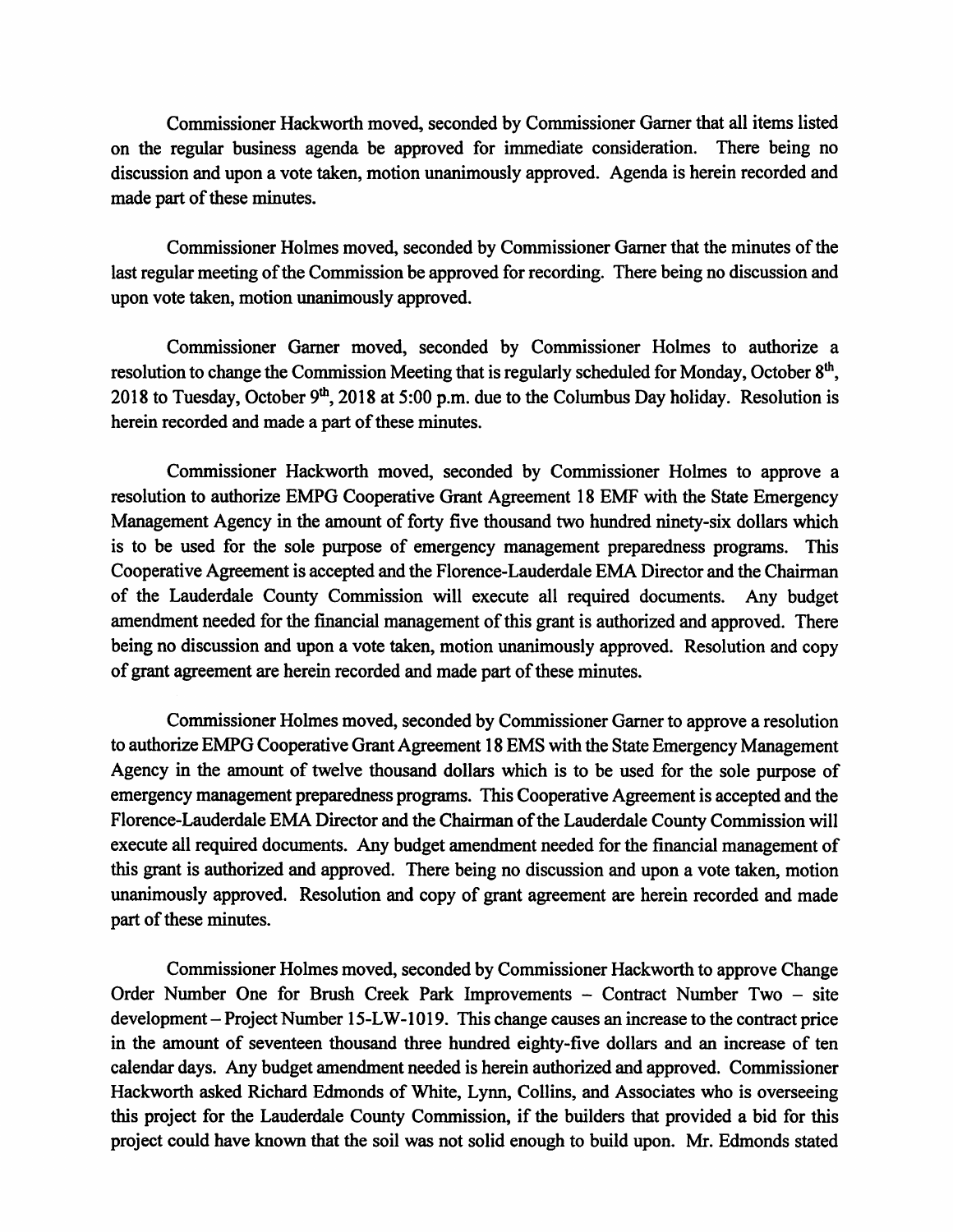*that there was no way for the contractor to know about the soil issue until the digging started. There being no further discussion and upon a vote taken, motion unanimously approved. Resolution and copy of change order are herein recorded and made part ofthese minutes.*

*Commissioner Garner moved, seconded by Commissioner Hackworth to approve a resolution that allows the Lauderdale County Commission to enter into a Project Agreement with the State ofAlabama in the amount offour million dollars. This project agreement will help build a Work Force Development Center. This grant will be used solely to pay for capital costs ofthe project. The Lauderdale County Commission does hereby enter into the project grant agreement with the State of Alabama Amendment 666 Bond Commission. There being no discussion and upon a vote taken, motion unanimously approved. Resolution and couple ofagreement are herein recorded and made part of these minutes.* 

In compliance with competitive bid laws of the State of Alabama, sealed bids were *advertised for Bid No. 2019-1, "Cold Mix for Patching". Bid responses were received, publicly opened and read aloud on September 18th, 2018. A bid tabulation sheet was prepared for the Commissions review. Chairman Pro-Tem Fay Parker asked Lauderdale County Engineer, Eric Hill, for his recommendation. Mr. Hill stated that he recommends Advanced Asphalt Products. Commissioner Holmes moved, seconded by Commissioner Garnerto accept his recommendation. There being no discussion and upon a vote taken, motion unanimously approved. Bid is awarded to Advanced Asphalt Products of Jasper, Alabama. Bid tabulation sheet is herein recorded and made a part of these minutes.* 

*In compliance with competitive bid laws of the State of Alabama, sealed bids were advertised for Bid No. 2019-2, "Concrete Roadway Pipe". Bid responses were received, publicly opened and read aloud on September 18th, 2018. A bid tabulation sheet was prepared for the Commissions review. Chairman Pro-Tem Fay Parker asked Lauderdale County Engineer, Eric Hill, for his recommendation. Mr. Hill stated that he recommends Foley Products Company. Commissioner Holmes moved, seconded by Commissioner Garner to accept his recommendation. There being no discussion and upon a vote taken, motion unanimously approved. Bid is awarded to Foley Products Company of Fairhope, Alabama. Bid tabulation sheet is herein recorded and made a part of these minutes.* 

*In compliance with competitive bid laws of the State of Alabama, sealed bids were advertised for Bid No. 2019-3, "Sign Post". Bid responses were received, publicly opened and read aloud on September 18th, 2018. A bidtabulation sheet was prepared for the Commissions review. Chairman Pro-Tem Fay Parker asked Lauderdale County Engineer, Eric Hill, for his recommendation. Mr. Hill stated that he recommends G & C Supply, Inc. Commissioner Hackworth moved, seconded by Commissioner Holmes to accept his recommendation. There being no discussion and upon a vote taken, motion unanimously approved. Bid is awarded to G*  $\&$  C Supply, Inc. of Atwood, Tennessee. Bid tabulation sheet is herein recorded and made a part *ofthese minutes.*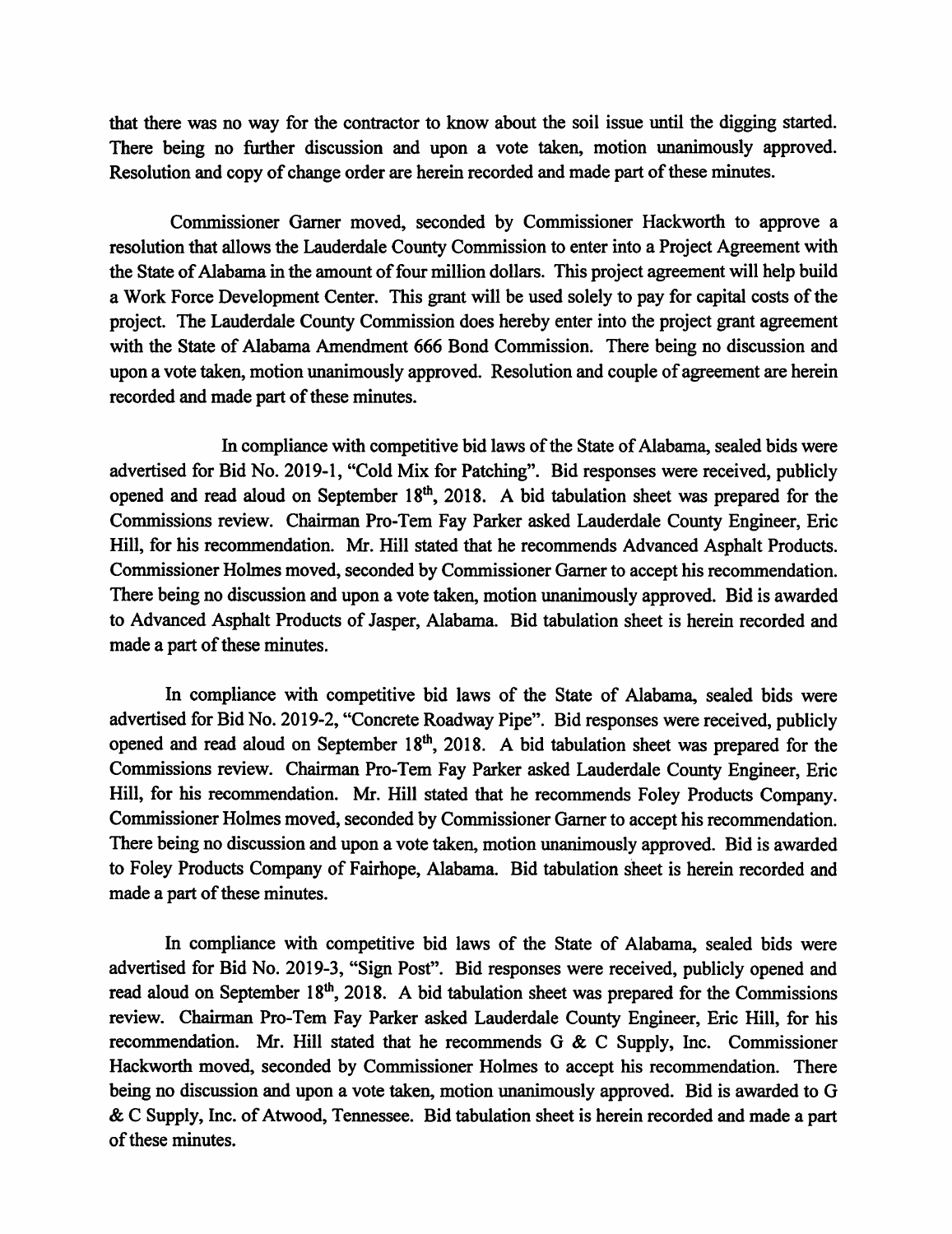*In compliance with competitive bid laws of the State of Alabama, sealed bids were advertised for Bid No. 2019-4, "Lubricants". Bid responses were received, publicly opened and read aloud on September 18th, 2018. A bid tabulation sheet was prepared for the Commissions review. Chairman Pro-Tem Fay Parker asked Lauderdale County Engineer, Eric Hill, for his recommendation. Mr. Hill stated that he recommends W.H. Thomas Oil Co. Inc. Commissioner Holmes moved, seconded by Commissioner Hackworth to accept his recommendation. There being no discussion and upon a vote taken, motion unanimously approved. Bid is awarded to W.H. Thomas Oil Co., Inc. ofDecatur Alabama. Bid tabulation sheet is herein recorded and made a part ofthese minutes.*

*In compliance with competitive bid laws of the State of Alabama, sealed bids were advertised for Bid No. 2019-5, "Traffic Signs & Reflectors". Bid responses were received, publicly opened and read aloud on September 18th, 2018. A bidtabulation sheet was prepared for the Commissions review. Chairman Pro-Tem Fay Parker asked Lauderdale County Engineer, Eric Hill, for his recommendation. Mr. Hill stated that he recommends Vulcan Signs & Stamping, Inc. Commissioner Holmes moved, seconded by Commissioner Garnerto accept his recommendation. There being no discussion and upon a vote taken, motion unanimously approved. Bid is awarded to Vulcan Signs & Stamping, Inc. ofFoley, Alabama. Bid tabulation sheet is herein recorded and made a part* of these *minutes*.

*In compliance with competitive bid laws of the State of Alabama, sealed bids were advertisedforBid No. 2019-6,"Hot Mix Asphalt (Pick up atPlant)". Bid responses were received, publicly opened and read aloud on September 18th, 2018. A bidtabulation sheet was prepared for the Commissionsreview. Chairman Pro-Tem FayParker asked Lauderdale CountyEngineer, Eric Hill, for his recommendation. Mr. Hill stated that he recommends Midsouth Paving, Inc. Commissioner Hackworth moved, seconded by Commissioner Garner to accept his recommendation. There being no discussion and upon a vote taken, motion unanimously* approved. Bid is awarded to Midsouth Paving, Inc. of Tuscumbia, Alabama. Bid tabulation sheet is herein recorded and made a part of these minutes.

*The invoiced bills were audited, allowed, and ordered to be paid upon a motion by Commissioner Hackworth and secondedby Commissioner Garner. There being no discussion and upon a vote taken, motion unanimously approved.*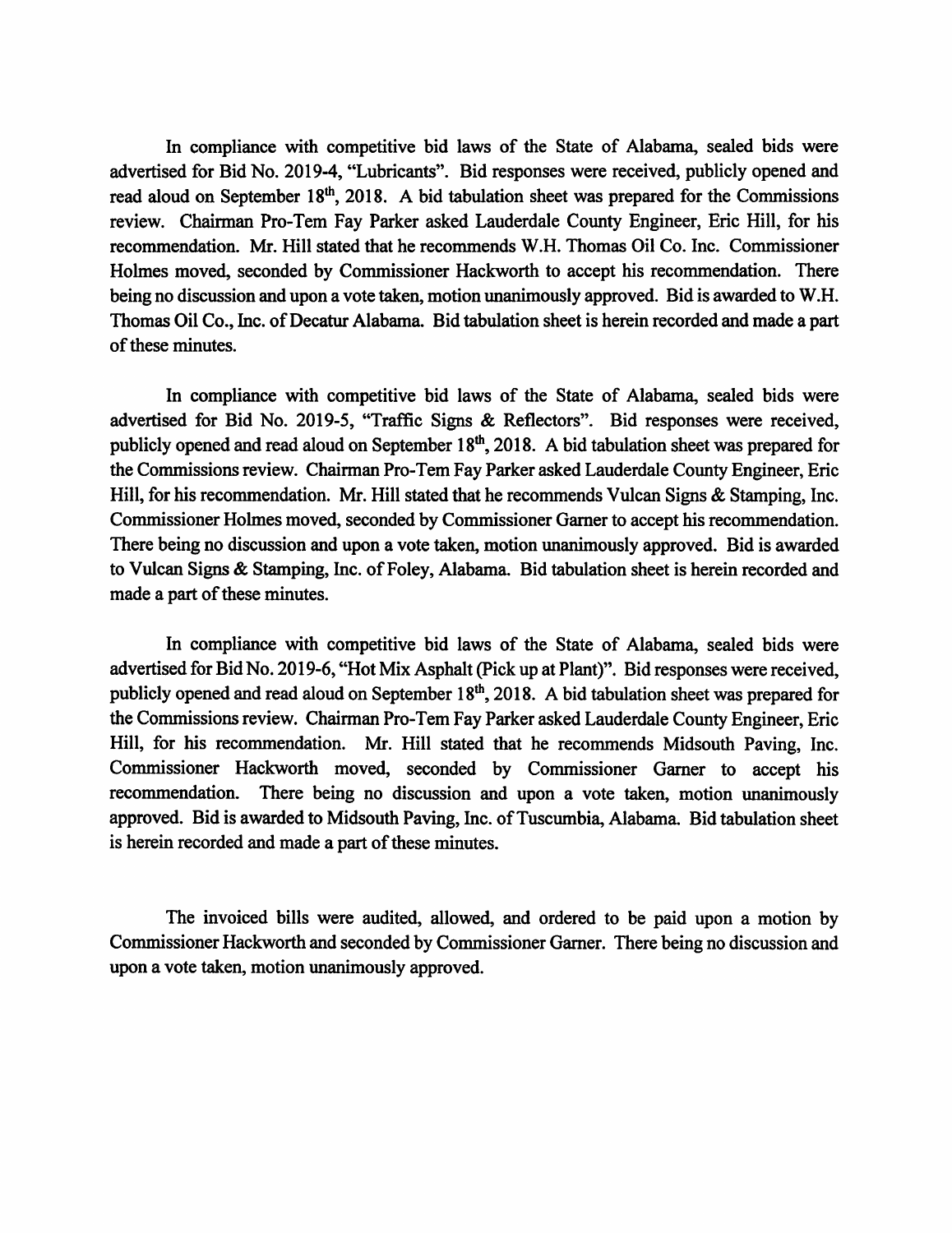*CHECKS ISSUED SEPTEMBER 10™, 2018 THROUGH SEPTEMBER 23rd,2018:*

| <b>GENERAL-SPECIAL</b><br>CHECK # 53887 - 53942            | \$742,618.10 |
|------------------------------------------------------------|--------------|
| <b>AGRI-BUSINESS FUND</b><br>CHECK # 3677 - 3680           | \$766.91     |
| <b>LEPA FUND</b><br>CHECK # 8057 - 8064                    | \$5,573.16   |
| <b>GASOLINE TAX FUND</b><br>CHECK # 16845 - 16862          | \$312,789.10 |
| PUBLIC BLDG., R & B SPECIAL<br>CHECK # N/A                 | 0.00         |
| PUBLIC HIGHWAY & TRAFFIC FUND<br>CHECK # N/A               | 0.00         |
| AL. TRUST CAPITAL IMPROVEMENT FUND<br>CHECK # 346 - 348    | \$198,063.14 |
| <b>RRR GASOLINE TAX FUND</b><br><b>CHECK # 664</b>         | \$25,239.12  |
| <b>REAPPRAISAL FUND</b><br>CHECK #11404 - 11413            | \$34,233.72  |
| <b>REAPPRAISAL MONEY MARKET</b><br>CHECK # N/A             | 0.00         |
| TOURISM, REC. & CONVENTION FUND<br>CHECK # 480 - 482       | \$69,820.76  |
| <b>RSVP FUND</b><br>CHECK # 17177 - 17184                  | \$2,877.17   |
| <b>CHILD PROTECTION FUND</b><br>CHECK # N/A                | 0.00         |
| <b>SERIES 2001 DEBT SERVICE FUND</b><br><b>CHECK # 269</b> | \$10,953.13  |
| <b>CDBG FUND</b><br>CHECK # N/A                            | 0.00         |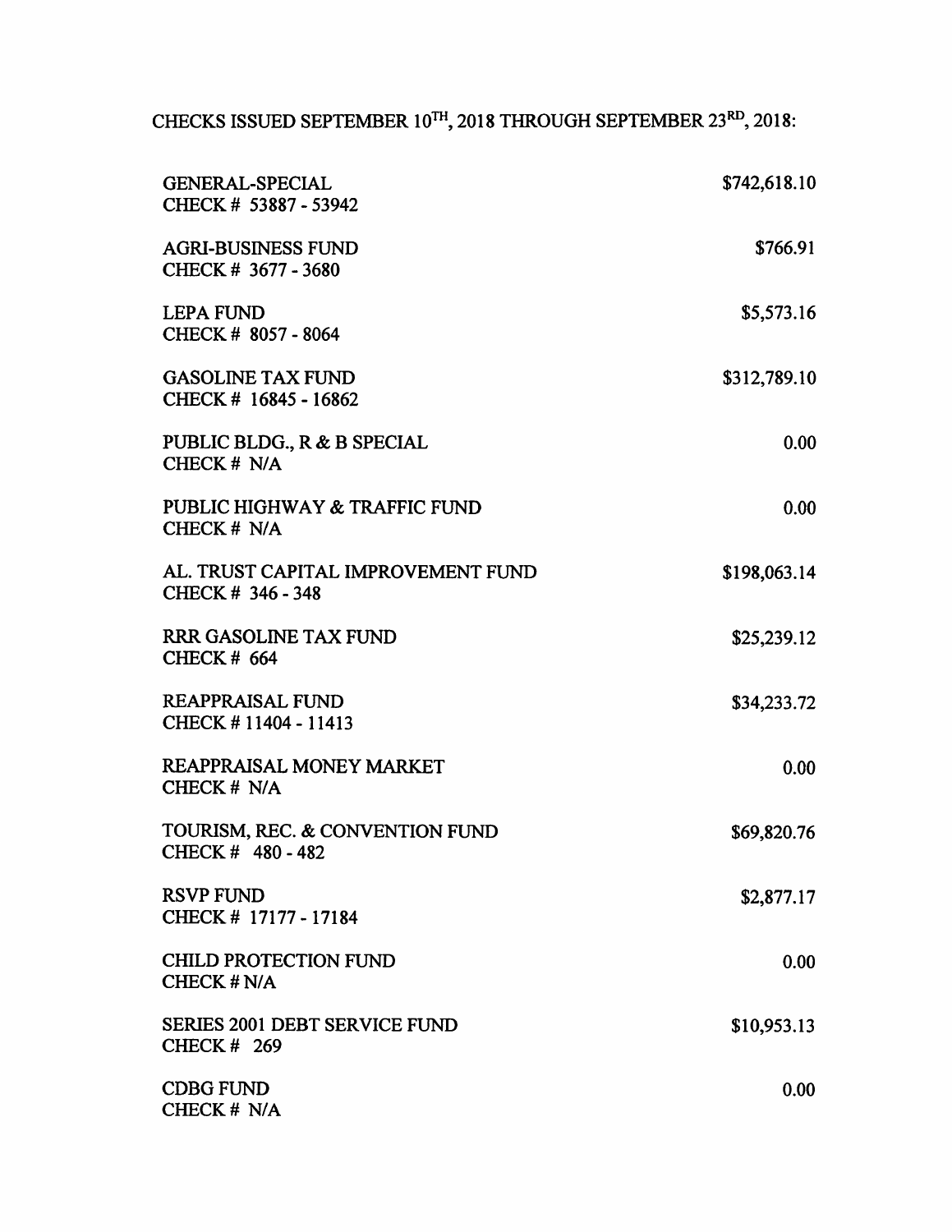| <b>SOLID WASTE FUND</b><br>CHECK # 7347 - 7360         |       | \$150,399.60   |
|--------------------------------------------------------|-------|----------------|
| <b>ACCOUNT PAYABLE FUND</b><br>CHECK #40703 - 40764    |       | \$495,837.22   |
| FIRE PROTECTION FEE FUND<br>CHECK # N/A                |       | 0.00           |
| INDUSTRIAL DEVELOPMENT TAX FUND<br>CHECK # 1152 - 1153 |       | \$822,672.85   |
| <b>TOBACCO TAX FUND</b><br>CHECK # N/A                 |       | 0.00           |
| TVA TAX FUND<br>CHECK # 5681 - 5693                    |       | \$388,971.92   |
|                                                        | Total | \$3,260,815.90 |

*Scheduled Public Hearings: None*

*StaffReports: None*

*Public Comment Period:*

*Sheriff Singleton stated that he wants to give an update on the jail and the over crowding issues.* Sheriff Singleton stated that there are over three hundred twenty eight inmates *in the jail and there were four fights recently at the jail due to over-crowding. Sheriff Singleton* stated that it's been two weeks since he spoke to the Commission at the last meeting and he feels *that it is his duty to let everyone know what is going on. Sheriff Singleton saidthat he intends to starta task force to help work on this issue and that there are three things that the County can do to get a new jail on the fast track:*

- *1. Confirm that we are going to get a newjail*
- *2. How are we going to pay for the new jail ?*
- *3. The longer we wait, the more it will cost us*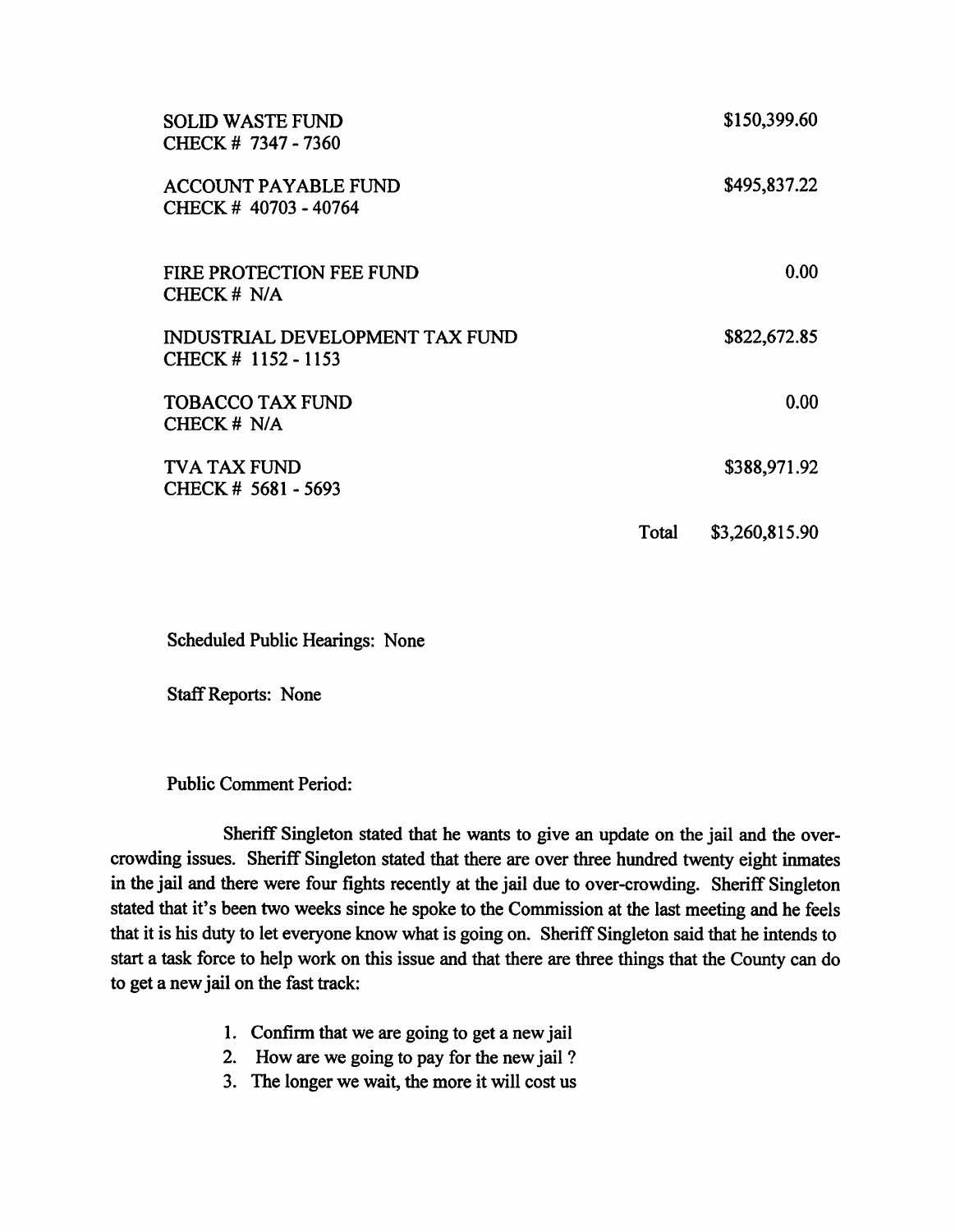*Sheriff Singleton statedthat a jail should last forty years but since our current jail was built too small, it will not last that long. Sheriff Singleton stated that our jail was not built to keep up with* future needs and that the task force that he will put together will be made up of community leaders *including all the mayors who use our jail so that they can meet and discuss jail options. Sheriff* Singleton said that the task force can talk about how the jail should be built, determine a course of *action, and explore the revenue needed to build a jail. Sheriff Singleton further stated that ifwe do nothing, a federal judge will mandate that we build a jail so we need to be proactive.*

*Lora Morrow of206 Roxie Drive, Florence, Alabama stated that she has questions for the Commission since they approved the Agri-Center Board. Ms. Morrow asked why the Commission had a Special Meeting on May 27th, 2017 to approve the Agri-Center Board. Ms. Morrow also asked why Dr. Humphrey Lee was on the board when he does not live in Lauderdale County. Commissioner Garner stated that Dr. Lee was living in Lauderdale County during that time.*

*K C Roberson of Saint Joseph, Tennessee read a statement from the Sons of the Confederate Veterans - see attached statement.*

*There being no further business to come before the Commission and upon a motion made by Commissioner Holmes and seconded by Commissioner Hackworth, the meeting was duly adjourneduntil the next regularmeeting subject to call.*

## *LAUDERDALE COUNTY COMMISSION*

*ABSENT Danny Pettus, Chairman*

*Brad Holmes, Commissioner*

*Roger Gamer, Commissioner*

*ATTEST:*

*Brenda Bryant, County Administrator Fay Parker, Commissioner*

*Joe Hackworth, Commissioner*